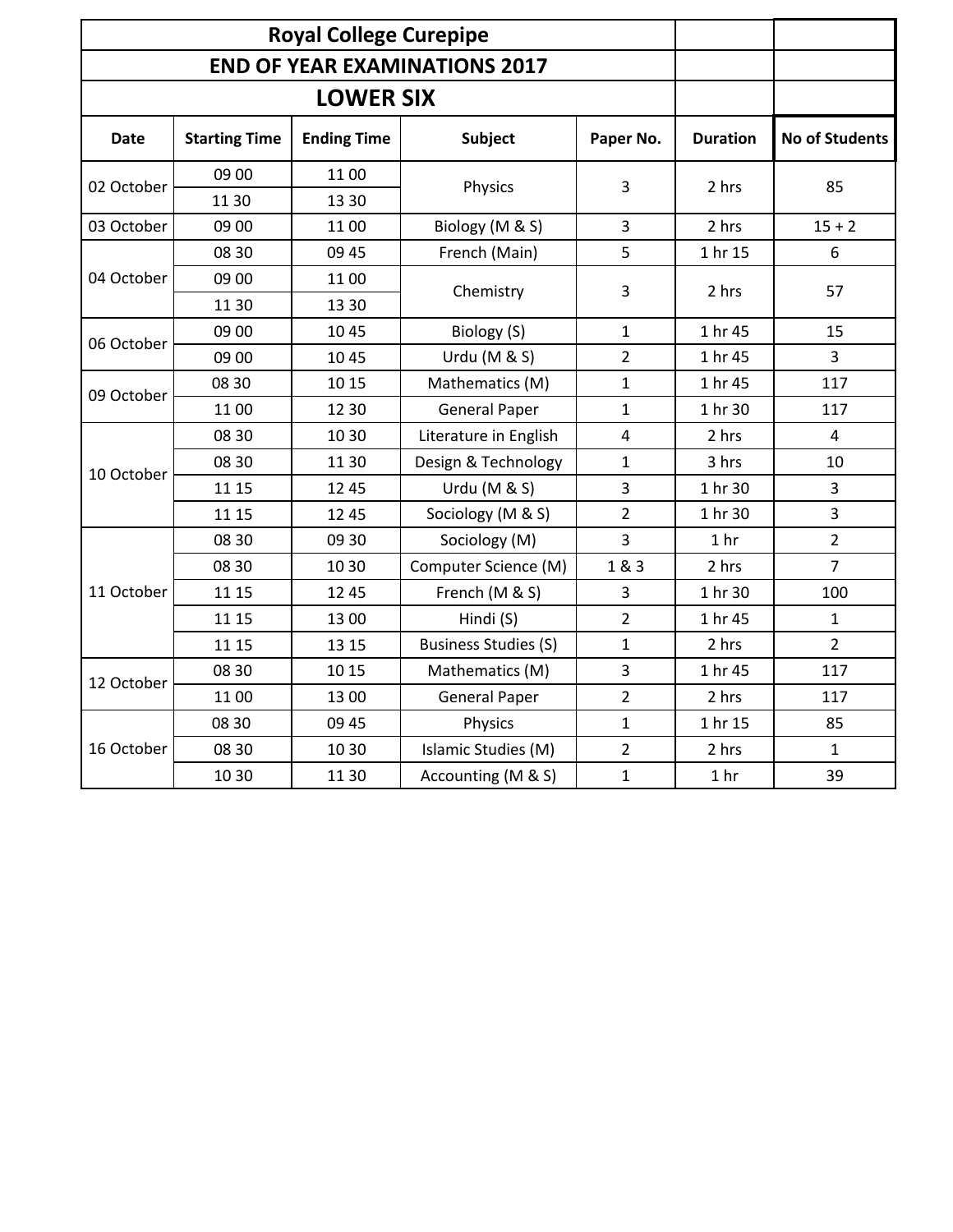| <b>Royal College Curepipe</b>        |                      |                    |                       |                |                 |                       |
|--------------------------------------|----------------------|--------------------|-----------------------|----------------|-----------------|-----------------------|
| <b>END OF YEAR EXAMINATIONS 2017</b> |                      |                    |                       |                |                 |                       |
| <b>LOWER SIX</b>                     |                      |                    |                       |                |                 |                       |
| <b>Date</b>                          | <b>Starting Time</b> | <b>Ending Time</b> | <b>Subject</b>        | Paper No.      | <b>Duration</b> | <b>No of Students</b> |
| 17 October                           | 08 30                | 11 30              | Hinduism (S)          | 1              | 3 hrs           | 4                     |
|                                      | 08 30                | 11 30              | Islamic Studies (M)   | 1              | 3 hrs           | $\mathbf{1}$          |
|                                      | 08 30                | 10 15              | Physics               | 2              | 1 hr 45         | 85                    |
|                                      | 08 30                | 10 00              | Biology (M)           | $\overline{2}$ | 1 hr 30         | $\overline{2}$        |
| 18 October                           | 1100                 | 12 30              | Chinese Language (S)  | 3              | 1 hr 30         | $\mathbf{1}$          |
|                                      | 1100                 | 12 30              | Hindi (S)             | 3              | 1 hr 30         | $\mathbf 1$           |
|                                      | 1100                 | 12 45              | French (M & S)        | $\overline{2}$ | 1 hr 45         | 100                   |
| 20 October                           | 08 30                | 10 00              | Accounting (M & S)    | 2              | 1 hr 30         | 39                    |
|                                      | 08 30                | 10 30              | Literature in English | 3              | 2 hrs           | $\overline{4}$        |
|                                      | 11 15                | 12 15              | Economics             | 1              | 1 <sub>hr</sub> | 40                    |
|                                      | 11 15                | 12 15              | Chemistry             | $\mathbf{1}$   | 1 <sub>hr</sub> | 57                    |
| 23 October                           | 08 30                | 09 30              | Biology (M)           | $\mathbf{1}$   | 1 <sub>hr</sub> | $\overline{2}$        |
|                                      | 08 30                | 10 00              | Sociology (M & S)     | 1              | 1 hr 30         | 3                     |
|                                      | 1100                 | 13 00              | Literature in English | 5              | 2 hrs           | $\overline{4}$        |
| 24 October                           | 08 30                | 10 00              | Chemistry             | 2              | 1 hr 30         | 57                    |
|                                      | 08 30                | 10 15              | French (M)            | 6              | 1 hr 45         | 6                     |
| 25 October                           | 08 30                | 09 45              | Urdu (M)              | 5              | 45 Mins         | $\overline{2}$        |
|                                      | 08 30                | 10 15              | Accounting (M)        | 3              | 1 hr 45         | 29                    |
|                                      | 08 30                | 10 30              | French (M)            | 4              | 2 hrs           | 6                     |
| 26 October                           | 08 30                | 10 30              | Computer Science (M)  | 2 & 4          | 2 hrs           | $\overline{7}$        |
|                                      | 08 30                | 10 30              | Computer Science (S)  | 1              | 2 hrs           | 11                    |
|                                      | 08 30                | 10 30              | Literature in English | 6              | 2 hrs           | $\overline{4}$        |
|                                      | 11 15                | 12 45              | Economics             | $\overline{2}$ | 1 hr 30         | 45                    |
| 27 October                           | 08 30                | 10 15              | Chinese Language (S)  | 2              | 1 hr 45         | $\mathbf{1}$          |
|                                      | 08 30                | 1100               | Urdu (M)              | $\overline{4}$ | 2 hrs 30        | $\overline{2}$        |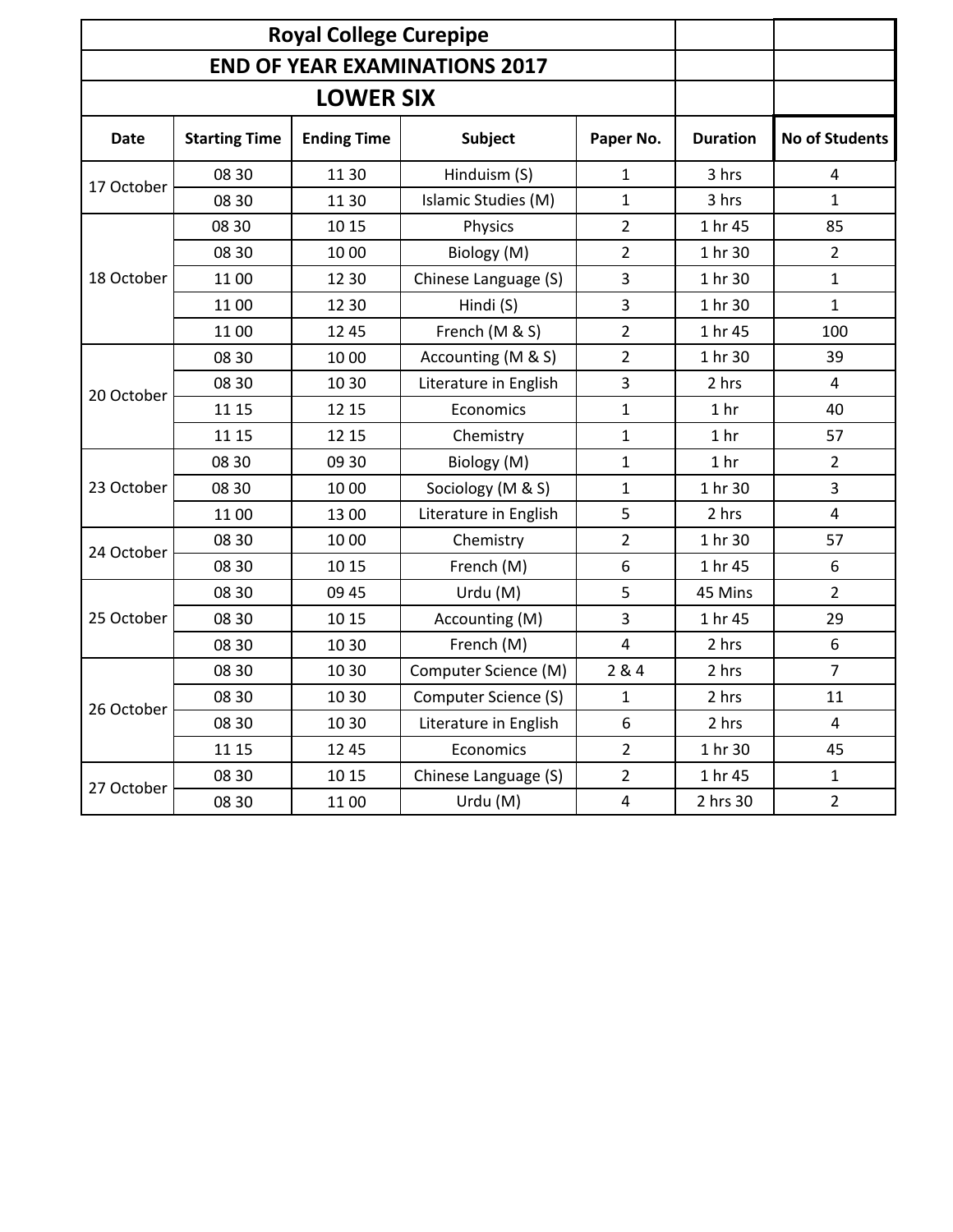| <b>Royal College Curepipe</b>        |                      |                    |                |           |                 |                |
|--------------------------------------|----------------------|--------------------|----------------|-----------|-----------------|----------------|
| <b>END OF YEAR EXAMINATIONS 2017</b> |                      |                    |                |           |                 |                |
| <b>LOWER SIX</b>                     |                      |                    |                |           |                 |                |
| <b>Date</b>                          | <b>Starting Time</b> | <b>Ending Time</b> | <b>Subject</b> | Paper No. | <b>Duration</b> | No of Students |